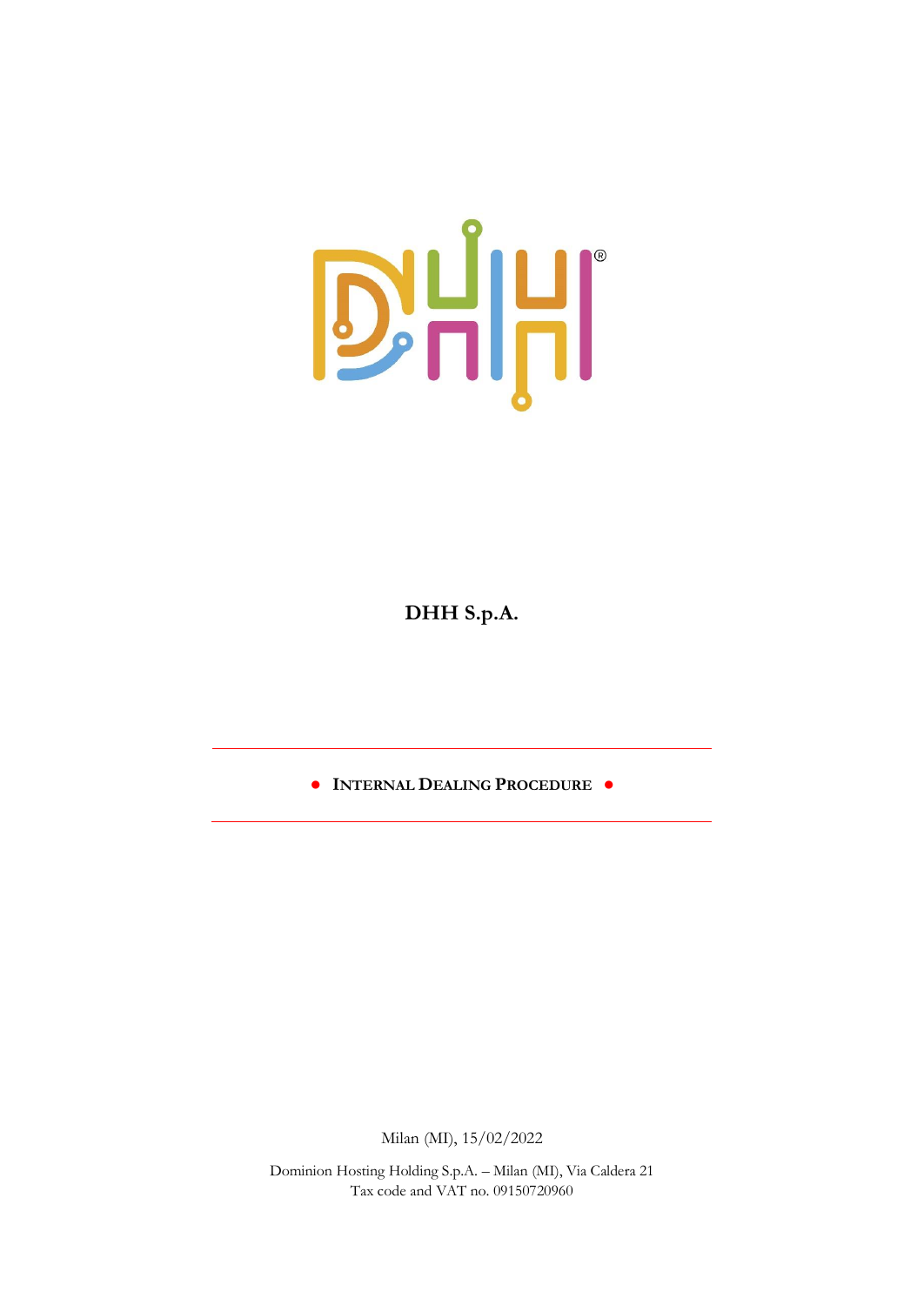# TABLE OF CONTENTS

| 1.             |                                                                         |  |
|----------------|-------------------------------------------------------------------------|--|
| 2.             |                                                                         |  |
| 3.             |                                                                         |  |
| 4.             |                                                                         |  |
| 5.             |                                                                         |  |
| 6.             |                                                                         |  |
| 7.             | COMMUNICATION OF TRANSACTIONS CARRIED OUT BY RELEVANT PERSONS, RELEVANT |  |
| 8.             |                                                                         |  |
| 9.             | PROHIBITION ON CARRYING OUT TRANSACTIONS DURING THE BLACK-OUT PERIOD    |  |
| 10.            |                                                                         |  |
| 11.            |                                                                         |  |
| 12.            |                                                                         |  |
| 13.            |                                                                         |  |
| 14.            |                                                                         |  |
| 15.            |                                                                         |  |
| <b>ANNEX A</b> |                                                                         |  |
| <b>ANNEX B</b> |                                                                         |  |

**ANNEX C**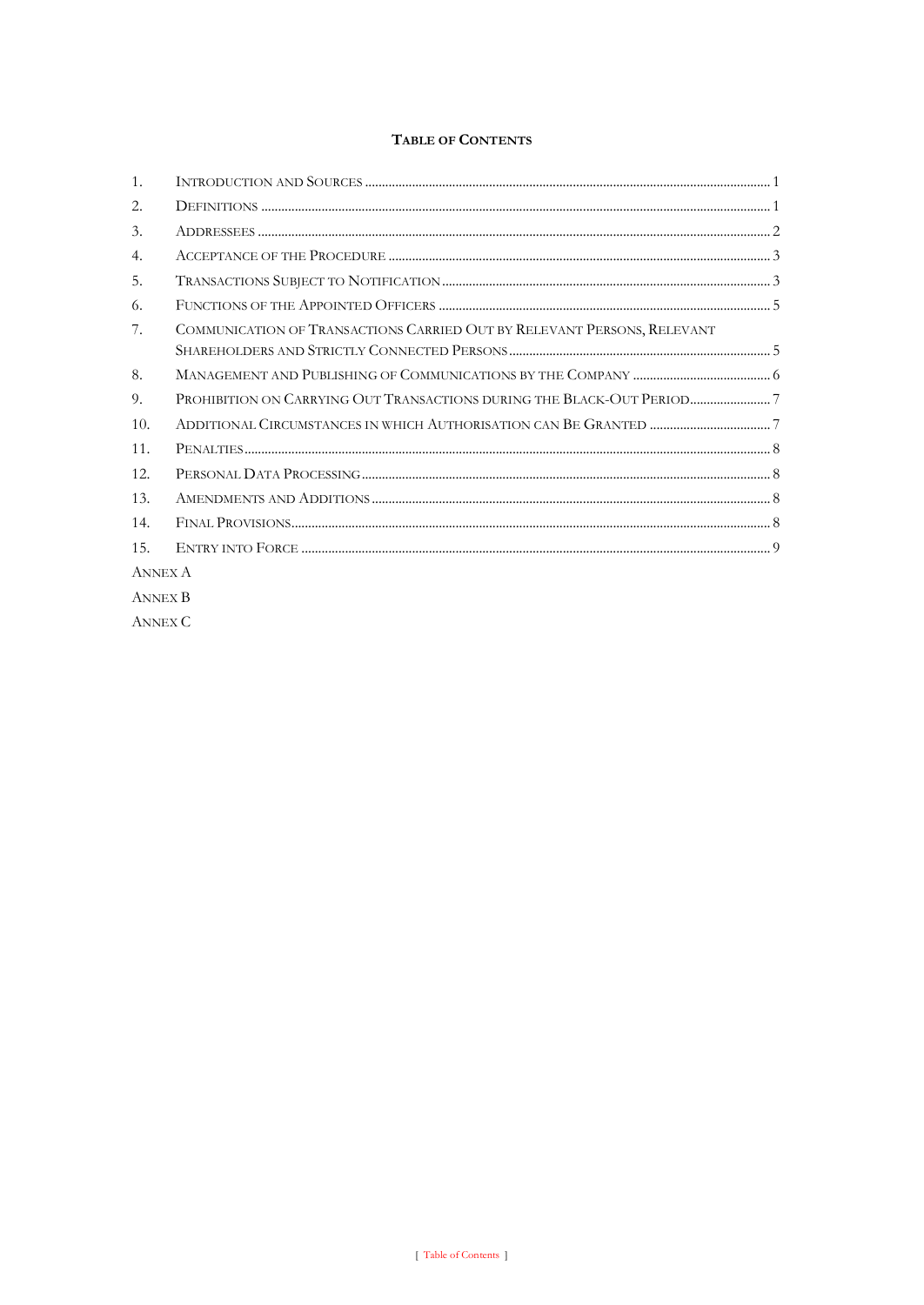## <span id="page-2-0"></span>**1. INTRODUCTION AND SOURCES**

- 1.1 This procedure ("**Procedure**") governs, with binding effect, the disclosure obligations regarding, and the limits on the carrying out of, Transactions (as defined below) in Financial Instruments (as defined below) of Dominion Hosting Holding S.p.A. ("**DHH**", "**Company**" or "**Issuer**") – whose financial instruments are listed on Euronext Growth Milan, a multi-lateral trading facility organised and managed by Borsa Italiana S.p.A. (respectively, "**EGM**" and "**Borsa Italiana**") –, in any capacity by the Relevant Persons and/or by the Relevant Shareholders (as defined below) and by Strictly Connected Persons (as defined below) in respect of the Company.
- 1.2 This Procedure was approved by the Board of Directors of DHH on 15 February 2022.

## **2. DEFINITIONS**

2.1 In addition to the terms defined in other sections of this Procedure, the terms below have the following meanings, it being understood that singular terms are construed to mean the plural where necessary, and plural terms the singular.

**Appointed Officer**: each director of DHH entrusted with management powers.

**Black-Out Period**: the 30 (thirty) calendar days<sup>1</sup> preceding the publication of the annual financial report and of the half-year financial report, as governed by the EGM Issuers' Regulation, or of other periodic financial reports that the Company is required to publish under laws and regulations applicable on a case-by-case basis and pursuant to the rules of the trading facility on which the Company's Financial Instruments are admitted to trading.

**CLF**: Legislative Decree No. 58 of 24 February 1998 (Consolidated Law on Finance), as subsequently amended and supplemented**.** 

**Competent Authority**: CONSOB, *Commissione Nazionale per le Società e la Borsa* (Italian Companies and Exchange Commission).

**CONSOB Regulation**: CONSOB Regulation adopted through resolution no. 11971 of May 1999, as subsequently amended and supplemented.

**Euronext Growth Advisor**: the Company's nominated advisor.

**Financial Instruments**: the Company's financial instruments, as defined in Article 4, paragraph 1, point 44, letter c) of Directive 2014/65/EU, that are admitted to trading on the EGM or on another multilateral trading facility, including the Shares, in addition to other financial instruments which assign the right to subscribe, acquire or sell shares (including warrants), debt financial instruments, including those convertible into Shares or exchangeable with them, other financial instruments, equivalent to Shares, representing these shares of the Company, or in general other debt and/or equity financial instruments.

**Investor Relations Manager**: the Company's head of investor relations.

**MAR**: Regulation (EU) No 596/2014 on market abuse ("Market Abuse Regulation") and related implementing regulations.

**Related Financial Product**: each financial product specified below whose value, in whole or in part, is directly or indirectly determined in relation to the price of a Financial Instrument:

a) contracts or rights to subscribe, acquire or dispose of Financial Instruments;

<sup>&</sup>lt;sup>1</sup> The scheduled date of publication of the financial report represents the 30th day of the related Black-Out Period. Moreover, the end of the Black-Out Period must be calculated with reference to the date of publication of the preliminary data, where this d ate is prior to the planned date of approval of the final data.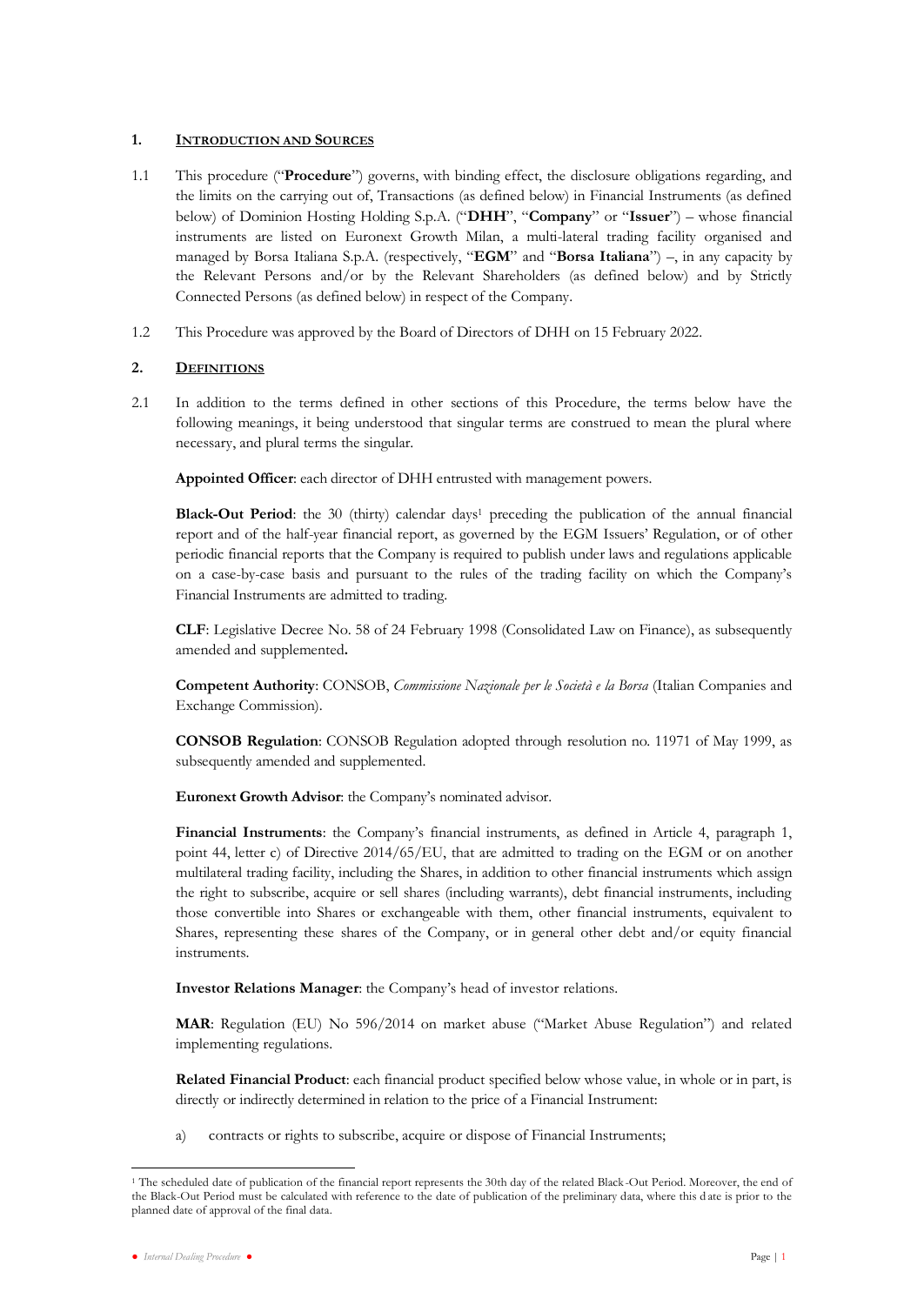- b) derivatives on Financial Instruments;
- c) the financial products for which the Financial Instrument can be converted or exchanged, if the Financial Instrument is a convertible or exchangeable debt instrument;
- d) instruments issued or guaranteed by the Company and whose market price is likely to materially influence the price of the Financial Instruments, or vice versa; and
- e) all other financial instruments equivalent to Shares.

**Relevant Person**: each person within the Issuer who is:

- a) a member of the management body or supervisory body; or
- b) a senior executive who, although not belonging to the bodies as per the letter above, has regular access to privileged information that directly and indirectly concerns the Company, and who has the power to adopt management decisions that affect the Company's future development of the Company.

**Relevant Shareholder**: those persons with a holding in the Issuer, calculated as per Article 118 of the CONSOB Regulation, of at least 10% of the share capital, comprising shares with voting rights, in addition to any other party that controls the Company.

**SDIR**: Service for the circulation of regulated disclosure (*Servizio per la diffusione dell'informativa regolamentata*), in accordance with the CONSOB Regulation.

**Share**: each share in the Company admitted to trading on EGM.

**Strictly Connected Person**: the following, in respect of each Relevant Shareholder or Relevant Person:

- a) spouse or civil partner;
- b) dependent children;
- c) a relative who has cohabited in the same household in the year prior to the date of the completion of the Transaction;
- d) legal entities, partnerships or trusts that a Relevant Shareholder, a Relevant Person or one of the persons indicated in letters a), b) or c) above manages solely or jointly;
- e) legal persons directly or indirectly controlled by a Relevant Shareholder, Relevant Person or by one of the persons identified in letters a), b) and c) above;
- f) partnerships whose economic interests are substantially equivalent to those of a Relevant Shareholder, a Relevant Person or of a person indicated in letters a), b) and c) above;
- g) trusts created on behalf of a Relevant Shareholder, Relevant Person or one of the persons indicated in letters a), b) and c) above.

**Transaction**: the transactions as per article [5](#page-4-1) of this Procedure.

## **3. ADDRESSEES**

- 3.1 This Procedure applies to the following parties:
	- a) Relevant Persons;
	- b) Relevant Shareholders; and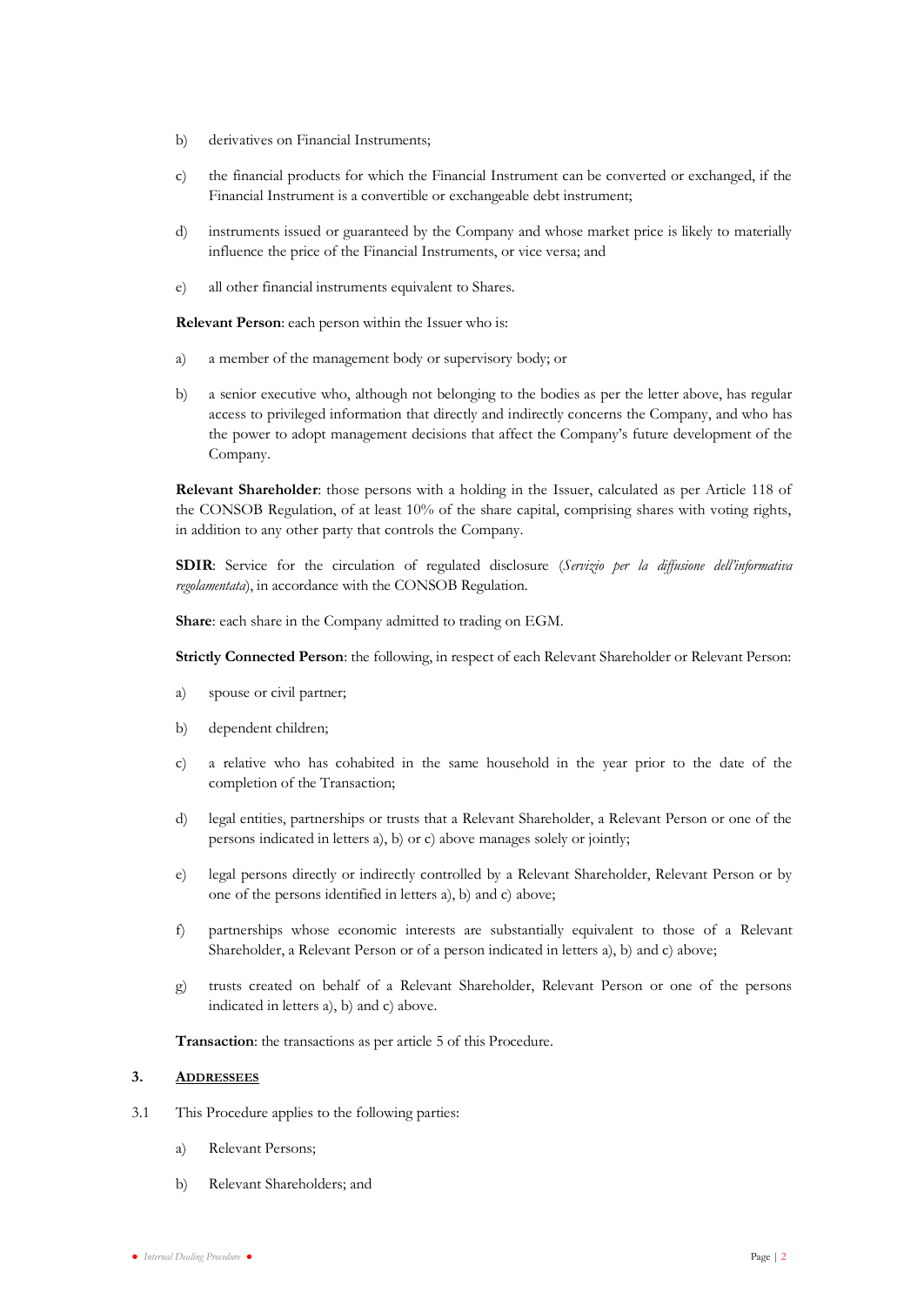c) Strictly Connected Persons;

## ("**Addressees**").

- 3.2 The Appointed Officers must identify the Relevant Persons or Relevant Shareholders of whom they are aware, placing their names on a special list ("**List**"), which must be updated at least annually. The Appointed Officers must also inform the Company's Board of Directors of all changes and/or additions to the List, which must be made available at all times if requested by the Board of Directors. The List must include the names of the Strictly Connected Persons associated with each Relevant Person or Relevant Shareholder of whom the Appointed Officers become aware.
- 3.3 In any event, pursuant to Article 1381 of the Italian Civil Code, Relevant Persons and Relevant Shareholders are responsible – as they therefore directly undertake to do by accepting this Procedure – for: (**i**) informing their associated Strictly Connected Persons in writing of the disclosure obligations established under this Procedure, retaining a copy of the notification; and (**ii***)* providing the Appointed Officers with a list of their Strictly Connected Persons' personal information.
- 3.4 If a Relevant Shareholder or a related Strictly Connected Person has already been subject to the obligations of this Procedure as a Relevant Person or a related Strictly Connected Person, the rules for Relevant Persons and related Strictly Connected Persons will apply to them.

## <span id="page-4-0"></span>**4. ACCEPTANCE OF THE PROCEDURE**

- 4.1 Addressees' written acceptance of this Procedure, by completing Annex A, binds them to comply with the provisions of this Procedure and appoints the Company, on their behalf, to fulfil the communication obligations to the public and to the Competent Authority, as required under applicable laws and regulations.
- 4.2 Each Strictly Connected Person, as soon as he or she is informed of the obligations under this Procedure and receives a copy of it, must send the Company a duly-completed and signed copy of Annex A without delay.
- 4.3 If the Issuer does not receive a duly signed copy of Annex A from an Addressee or does not receive the notification as per Article 7 by the deadline indicated, the Addressee will be responsible for all requirements, obligations, duties and/or formalities envisaged under applicable laws and regulations.
- 4.4 If an Addressee intends to personally fulfil the communication obligations to the Competent Authority as per paragraph 4.1 above, he or she must inform the Company in a timely manner.

## <span id="page-4-1"></span>**5. TRANSACTIONS SUBJECT TO NOTIFICATION**

- 5.1 A transaction ("**Transaction**") is defined as any transaction carried out by, or on account of, Addressees and involving Financial Instruments or Related Financial Products, including but not limited to:
	- a) the assignment for collateral or lending of Financial Instruments by or on behalf of an Addressee<sup>2</sup>;
	- b) Transactions carried out by those who undertake or carry out transactions on a professional basis, or by anyone on behalf of an Addressee, even if discretion is exercised in carrying out the transaction;
	- c) Transactions carried out in relation to a life insurance policy, defined in accordance with Directive 2009/138/EC, in which: *(***i***)* the policyholder is an Addressee; *(***ii***)* the investment risk is borne by the policyholder; and *(***iii***)* the policyholder has the power or discretion to make

<sup>&</sup>lt;sup>2</sup> Where the pledging or lending, in connection with the deposit of the related Financial Instruments in a custodial account, is in view of securing a specific credit facility, it is not necessary to report the Transaction.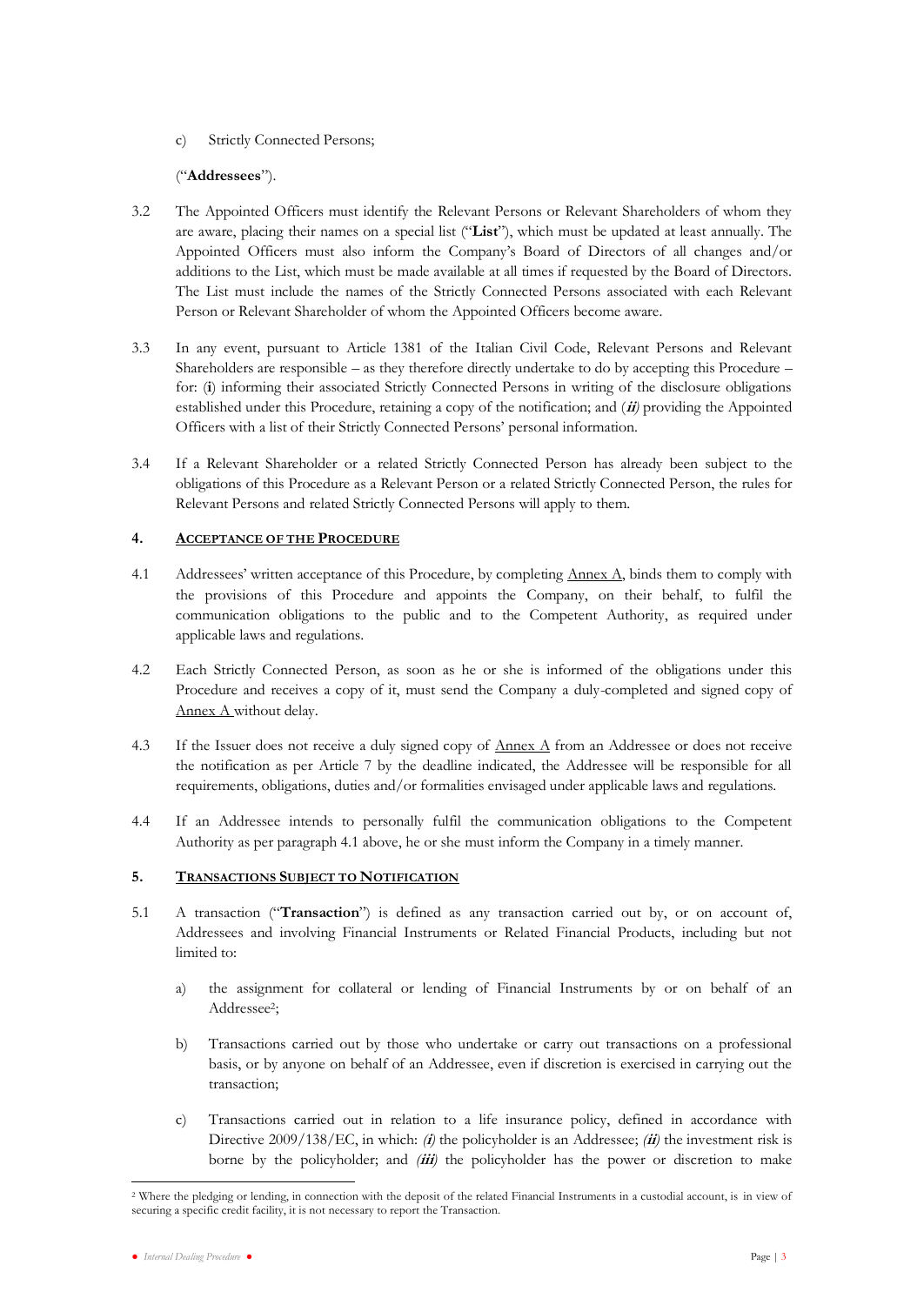investment decisions in relation to specific instruments contemplated under such life insurance, or to execute transactions involving the specific instruments of such insurance;

- d) acquisition, disposal, short sale, subscription or exchange;
- e) the acceptance or the exercise of option rights (including an option right granted to Relevant Persons or to employees as part of their remuneration) and the disposal of Financial Instruments arising from the exercise of an option right;
- f) the subscription of swap agreements connected to stock indices or the execution of such agreements;
- g) derivative instruments or associated transactions, including cash-settled transactions;
- h) the subscription of contract for difference related to a Financial Instrument;
- i) the acquisition, disposal or exercise of rights, including put and call options, and warrants;
- j) subscription of a capital increase or debt security issuance;
- k) transactions in Related Financial Products in respect of a debt security of the Company, including credit default swaps;
- l) transactions subject to conditions, and the actual execution of those transactions;
- m) the automatic or non-automatic conversion of a Financial Instrument into another Financial Instrument, including the exchange of bonds convertible into Shares;
- n) any gifts or donations made or received or inheritances received;
- o) transactions made regarding products, baskets and index-based derivative instruments;
- p) transactions in shares or units of investment funds, including alternative investment funds (AIFs);
- q) transactions carried out by the manager of an AIF in which the Addressee has invested;
- r) transactions executed by third parties as part of an asset management mandate or of an individual portfolio on behalf of or for the benefit of an Addressee;
- s) the borrowing or lending of Financial Instruments or Related Financial Products.
- 5.2 All Transactions are subject to reporting under this Procedure upon reaching a total amount of **€20,000.00** (**twenty thousand/00**) (or any other amount as indicated on a case-by-case basis by the Competent Authority as per Article 19(9) of the MAR – in this case this amount is considered directly applicable with no need for further changes to this Procedure) in a calendar year. For the purpose of determining whether this threshold has been reached, all Transactions carried out by a Relevant Person or by a related Strictly Connected Person must be totalled with no offsetting.
- 5.3 With regard to Relevant Shareholders and related Strictly Connected Persons, all Transactions that reach a total amount of **€20,000.00** (**twenty thousand/00**) (or any other amount as indicated by the Competent Authority – in this case this amount is considered directly applicable with no need for further changes to this Procedure) over the course of a calendar year are subject to the notification requirement. Subsequently to each communication, Transactions, the amount of which do not reach a further **€20,000.00** (**twenty thousand/00**) (or any other amount as indicated by the Competent Authority – in this case this amount is considered directly applicable without the need for further changes to this Procedure) over the course of a calendar year, are not subject to notification. For the purpose of determining whether the above threshold has been reached, all Transactions carried out by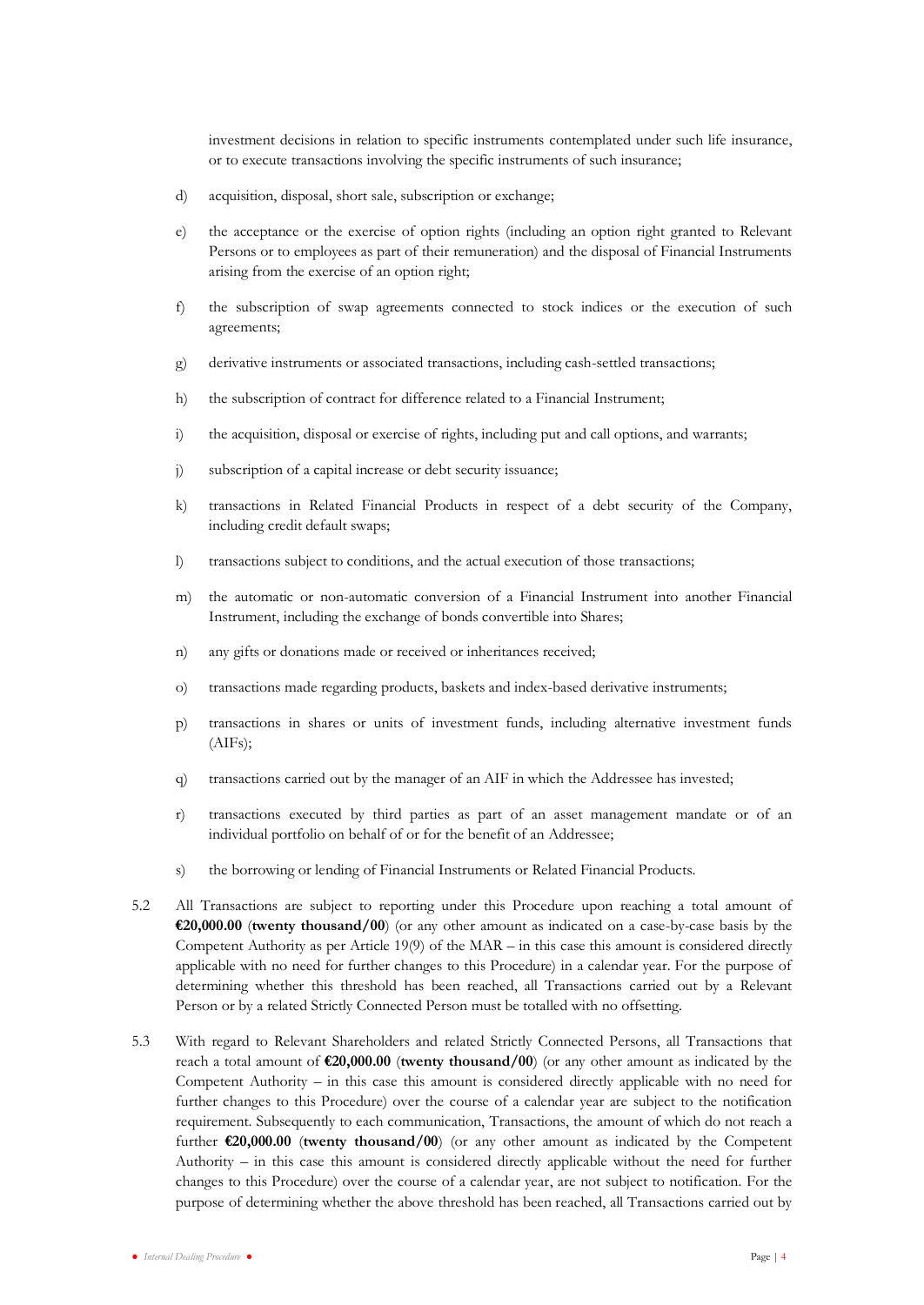a Relevant Shareholder or by a related Strictly Connected Person must be totalled with no offsetting.

- 5.4 The following are not subject to communication obligations:
	- a) for Relevant Persons and related Strictly Connected Persons, Transactions the total amount of which does not reach  $\epsilon$ 20,000.00 (twenty thousand/00) (or any other amount as indicated on a case-by-case basis by the Competent Authority as per Article 19(9) of the MAR – in this case this amount is considered directly applicable with no need for further changes to this Procedure) by the end of the calendar year;
	- b) For Relevant Shareholders and related Strictly Connected Persons: *(***i***)* Transactions the total amount of which does not reach  $\epsilon$ 20,000.00 (or any other amount as indicated by the Competent Authority – in this case this amount is considered directly applicable without the need for further changes to this Procedure) over the course of a calendar year; *(***ii***)* subsequent Transactions, following each communication, the total amount of which does not reach an additional  $\epsilon$ 20,000.00 (or any other amount as indicated by the Competent Authority – in this case this amount is considered directly applicable without the need for further changes to this Procedure) over the course of a calendar year; and *(***iii***)* Transactions carried out between the Relevant Shareholders and related Strictly Connected Persons;
	- c) Transactions carried out by the Issuer and by its subsidiaries.

## <span id="page-6-0"></span>**6. FUNCTIONS OF THE APPOINTED OFFICERS**

- 6.1 For the purposes of this Procedure, the Appointed Officers, with the assistance of the Investor Relations Manager, are tasked with the following functions:
	- a) receiving and undertaking communications as per Article [8](#page-7-0) below;
	- b) handling communications received from Addressees (by storing them in a specific archive);
	- c) managing and updating the List of Relevant Persons, Relevant Shareholders and related Strictly Connected Persons;
	- d) circulating this Procedure, and any modifications and additions, to the Relevant Persons and Relevant Shareholders, and requesting that the declaration set out in  $\Delta$  he signed where required;
	- e) collecting and retaining the declarations set out in  $\triangle$  and signed by the Addressees;
	- f) sending Relevant Persons and Relevant Shareholders a notice that they have been identified as such for the purposes of this Procedure and the related obligations;
	- g) informing the Company's Board of Statutory Auditors and Board of Directors if they identify or become aware of any breaches of this Procedure.
- 6.2 The Investor Relations Manager is responsible for keeping the List and copies of all communications set out in this Article.
- 6.3 The Appointed Officers must monitor legal and regulatory developments concerning internal dealing in order to promptly adapt this Procedure and inform the Board of Directors of any amendments that are considered beneficial and/or necessary to adopt.

# <span id="page-6-1"></span>**7. COMMUNICATION OF TRANSACTIONS CARRIED OUT BY RELEVANT PERSONS, RELEVANT SHAREHOLDERS AND STRICTLY CONNECTED PERSONS**

7.1 Relevant Persons and related Strictly Connected Persons, to facilitate the Company's communication as per Article 8 below (and without prejudice to the obligations directly incumbent upon these persons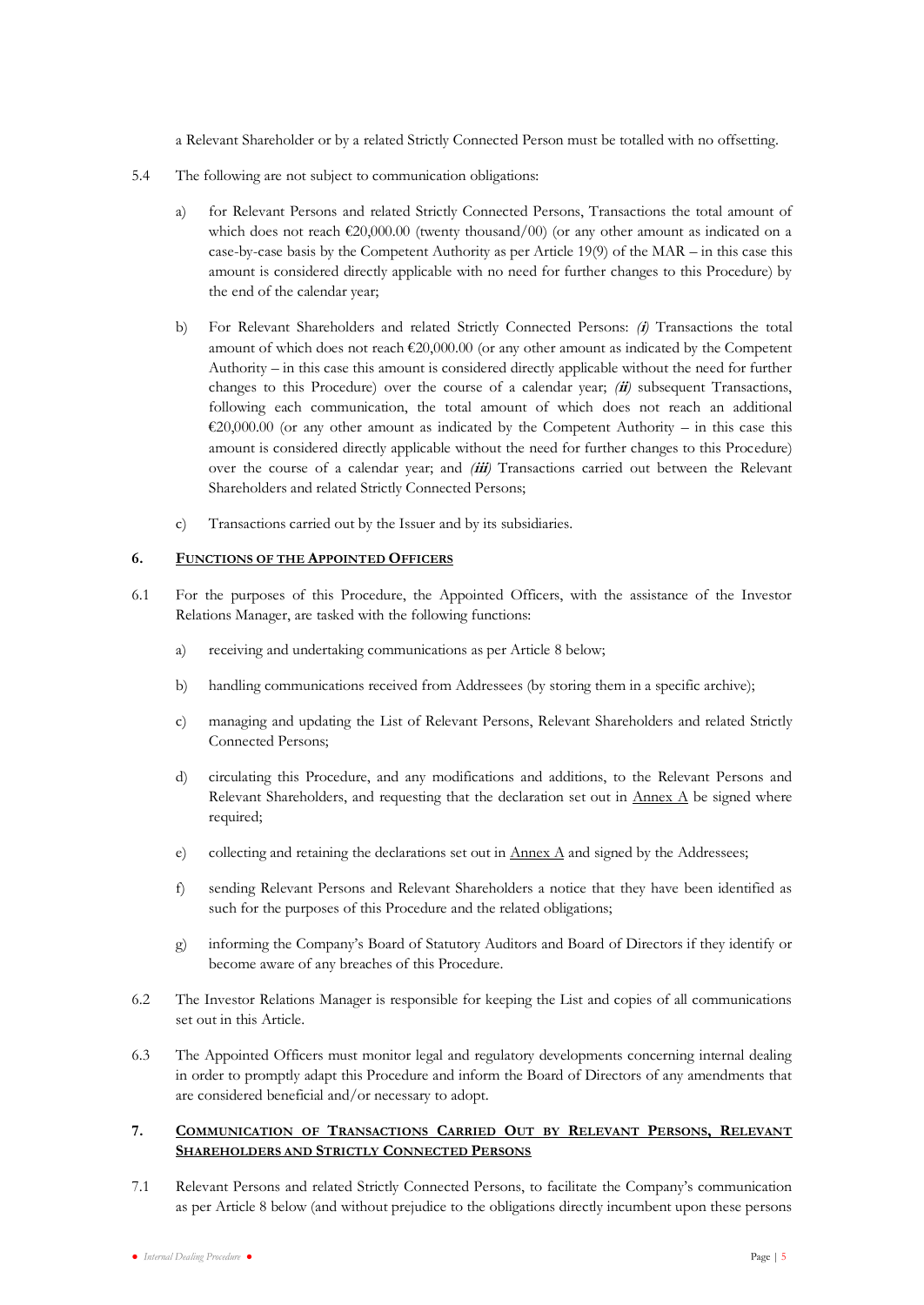under applicable law), must notify the Company immediately of all Transactions carried out by or on account of the these persons, along with all information set out in  $\Delta$ nnex  $\overline{B}$  to this Procedure, essentially at the same time as the Transaction or, in any event, by the end of the day on which the Transaction is carried out.

- 7.2 If the Relevant Person or a related Strictly Connected Person intends to personally fulfil the obligations of informing the Competent Authority, the communication as per paragraph 7.1 above must also be made at the same time as the Transaction, or, in any event, no later than three (3) days from the Transaction, including in respect of the Competent Authority.
- 7.3 Each Relevant Shareholder who has adhered to this Procedure must inform the Company of each Transaction carried out, by the 10th (tenth) day of the month subsequent to the completion of the Transaction, also on behalf of the respective Strictly Connected Persons, providing all of the information as per **Annex B** of this Procedure.
- 7.4 If Relevant Shareholders, also on behalf of their Strictly Connected Persons, intend to personally fulfil the communication obligations to the Competent Authority, the communication as per paragraph 7.3 above must be made by the 15th (fifteenth) day following the completion of the Transaction, also to the Competent Authority.
- 7.5 Communications must be made as follows:
	- a) to the Company via email to  $\frac{info(\partial\theta)$ thh.international, with advance notice via telephone to the Investor Relations Manager; and
	- b) to the Competent Authority via certified email to  $\frac{\text{consob}(\text{Qpec}.\text{consob}.\text{it})}{\text{Cerc}.\text{consob}.\text{it}}$  or, for parties who do not have a certified email account, via standard email to **protocollo@consob.it**3.
- 7.6 The Appointed Officers and Investor Relations Manager can request from Addressees any information, clarification and/or additional information necessary and/or useful to properly implement of this Procedure.
- 7.7 The Company is not liable for the failure to complete, incomplete or untimely completion, by Addressees, of their obligations under this Procedure and any applicable regulations.

## <span id="page-7-0"></span>**8. MANAGEMENT AND PUBLISHING OF COMMUNICATIONS BY THE COMPANY**

- 8.1 Through the Investor Relations Manager, the Company must promptly communicate and make available to the public, through the SDIR and on its website under the section "For Investors", and provide the Competent Authority (except in cases in which the Addressee has opted to personally fulfil the communication obligations) the information contained in the form under Annex B and submitted by the relevant Addressee:
	- a) within 3 (three) business days from the completion of the Transaction in cases involving Relevant Persons or their Strictly Connected Persons;
	- b) by the end of the 15th (fifteenth) day of the month subsequent to the completion of the Transaction in cases involving a Relevant Shareholder or a related Strictly Connected Person.
- 8.2 The Appointed Officers and Investor Relations Manager must frequently update the Euronext Growth Advisor regarding any Transactions of which they become aware.
- 8.3 Information regarding Transactions as per this article must not be published elsewhere before being communicated via SDIR.

<sup>3</sup> Communications must include the "Market Information Office" as the recipient and "MAR internal dealing" as the subject line.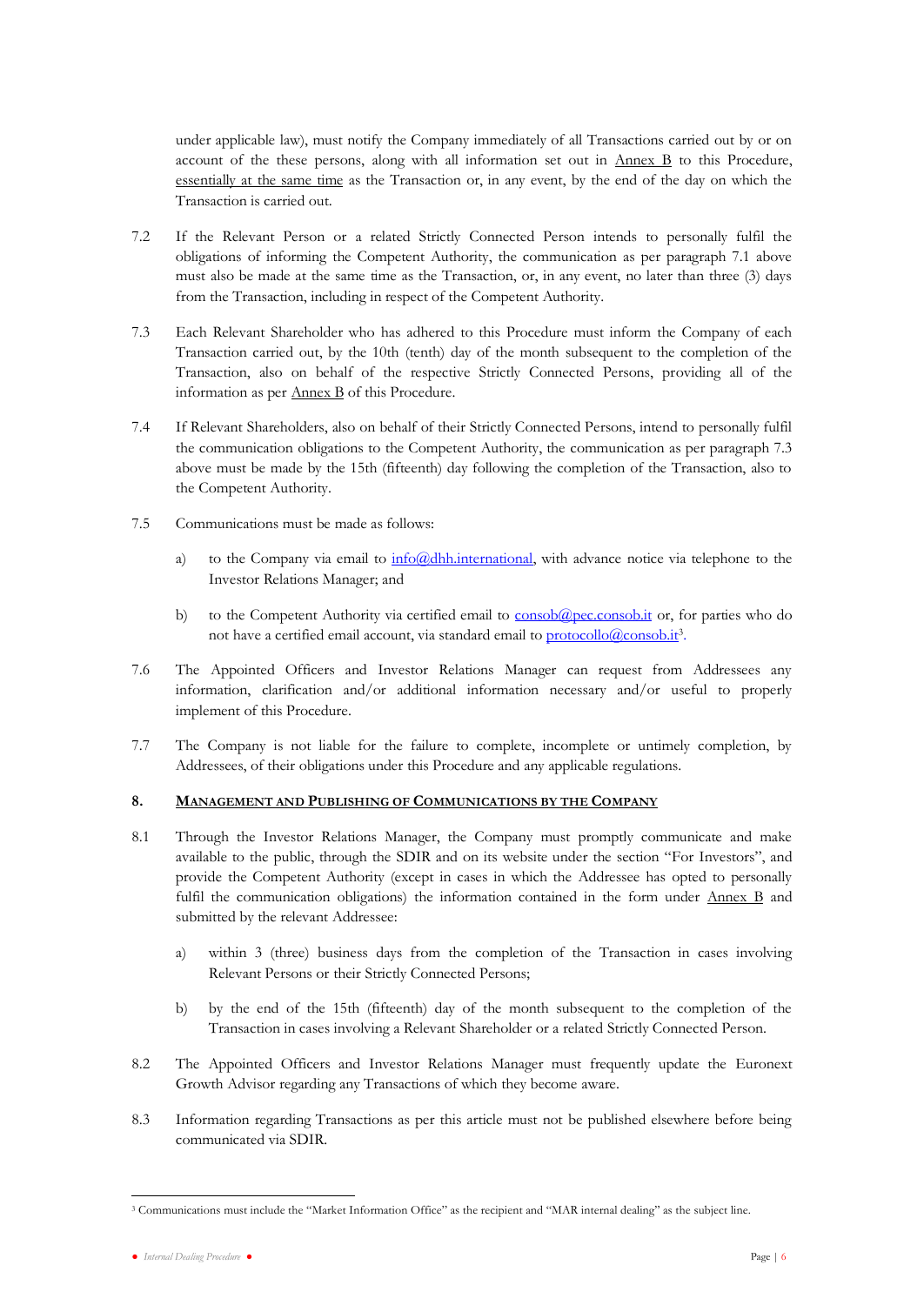8.4 Under no circumstances will the Issuer be responsible for the truthfulness and/or completeness of the information as per the preceding paragraph. Addressees remain, in all cases, fully liable.

## <span id="page-8-0"></span>**9. PROHIBITION ON CARRYING OUT TRANSACTIONS DURING THE BLACK-OUT PERIOD**

- 9.1 Without prejudice to Article 10, Relevant Persons must refrain, during Black-Out Periods, from carrying out Transactions – regardless of value or of whether the threshold under Article 5.2 is reached – whether directly or indirectly, whether on their own account or on behalf of third parties.
- <span id="page-8-2"></span>9.2 The Company's Appointed Officers can authorise Relevant Persons to carry out a Transaction during the Black-Out Period:
	- a) based on a case-by-case assessment in exceptional conditions such as serious financial difficulties that necessitate the immediate sale of Financial Instruments or Related Financial Products;
	- b) when the Relevant Person is able to demonstrate that the Transaction cannot be carried out if not during the Black-Out Period.
- 9.3 In cases in which the circumstances as per the above paragraph apply, the Relevant Person must request authorisation to carry out the Transaction in a reasoned, written application containing an accurate description of the Transaction and an explanation of the reasons for carrying out it.
- 9.4 "Exceptional circumstances" are understood to mean extremely urgent, unforeseen and pressing situations beyond the Relevant Person's control. When determining whether a circumstance is exceptional, the Company will assess, together with other indicators, whether and to what extent the Relevant Person:
	- a) must, at the time of submitting the request, fulfil a legally enforceable financial obligation or satisfy a claim; or
	- b) has to fulfil obligations or is in a situation that arose before the beginning of the Black-Out Period and that requires the payment of a sum to third parties, including tax obligations, and this person can no longer reasonably fulfil a financial obligation or satisfy a claim without immediately carrying out the Transaction.

#### <span id="page-8-1"></span>**10. ADDITIONAL CIRCUMSTANCES IN WHICH AUTHORISATION CAN BE GRANTED**

- 10.1 In addition to the situation envisaged under Article [9.2](#page-8-2) of this Procedure, the Company can authorise a Relevant Person to carry out a Transaction during a Black-Out Period when:
	- a) the Relevant Person is granted or awarded Financial Instruments under an employee plan, on condition that:  $(f)$  the plan and its conditions have been approved by the Company;  $f(\mathbf{i})$  the plan establishes the timeline for the awarding or granting and the amount of the Financial Instruments; and **(iii)** the Relevant Person has no discretionary power in respect of the acceptance of the Financial Instruments;
	- b) the Relevant Person is granted or awarded Financial Instruments under a plan having the characteristics under point a) above, the implementation of which must be completed during a Black-Out Period and with regard to which the Relevant Person has not discretionary power in respect of the acceptance of the Financial Instruments
	- c) the Relevant Person, by written notice to the Company at least four (4) months prior to maturity, exercises options or warrants, or the right to convert bonds that were allocated under a plan as per point a) above, where the maturity date of such options, warrants or convertible bonds is within a Black-Out Period, and sells the Shares acquired following the exercise of such options, warrants or convertible bonds, provided that the Relevant Person's decision is irrevocable and is authorised by the Company;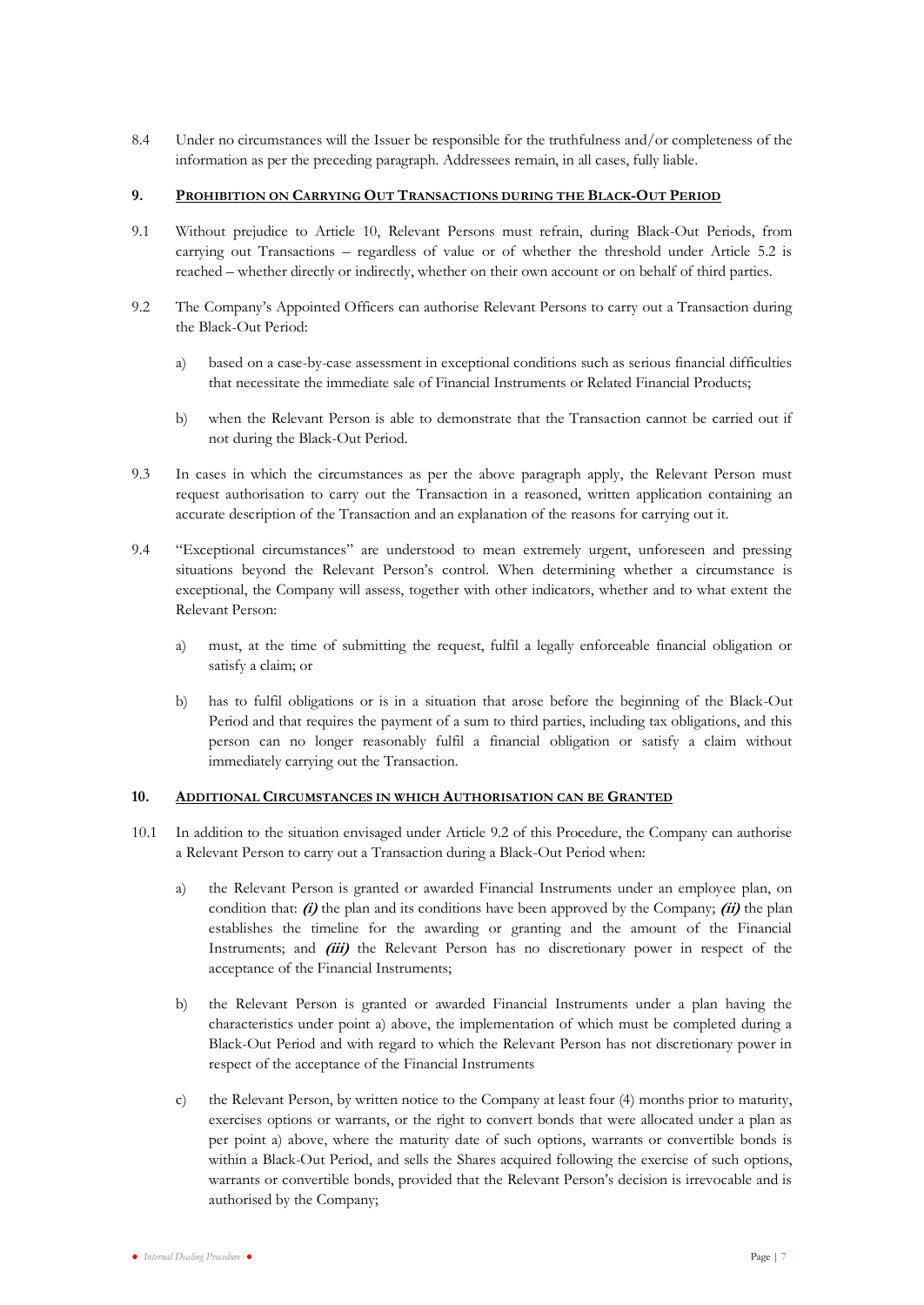- d) the Relevant Person acquires Financial Instruments under an employee savings plan in which the Relevant Person enrolled prior to the commencement of the Black-Out Period, the conditions of participation in the plan and participation itself are irrevocable, and the conditions of purchase are defined by the plan without the Relevant Person being able to amend them;
- e) the Relevant Person transfers or receives, directly or indirectly, Financial Instruments, provided that the accounts to which they are transferred are owned by the same Relevant Person and the prices of the Financial Instruments do not change;
- f) the Relevant Person acquires a security interest or rights relating to Shares, the final date of which falls within a Black-Out Period, and proves that the transaction in question could not have been carried out at any other time.

## **11. PENALTIES**

- 11.1 Failure to comply with the disclosure obligations as per the laws and regulations incorporated into this Procedure could result in penalties being levied by the Competent Authority.
- 11.2 Any violation of the provisions of this Procedure, also where not translating into conduct penalised by the legal authorities, by the Competent Authorities or by Borsa Italiana, could cause significant damage to the Company, also in terms of image.
- 11.3 In the event of breach of this Procedure, the Company will pursue the measures established by the Italian Civil Code against such individuals, including requests for compensation for damage to the Company as a result of the breach.
- 11.4 Any breach of this Procedure, even where this does not result in penalties levied by the Competent Authority or by Borsa Italiana, could cause damage to the Company, including to its image. If an employee breaches the Procedure, this could constitute a disciplinary offence and, in the most serious of cases, lead to dismissal.

## <span id="page-9-0"></span>**12. PERSONAL DATA PROCESSING**

- 12.1 For the purposes of this Procedure, the Company could be required to handle Addressees' personal data. Information concerning the processing of data by the Company is provided in the form annexed to this Procedure (Annex C).
- 12.2 Upon delivery to the Investor Relations Office of the acceptance letter set out in Annex A, consent is deemed to have been granted as per the European General Data Protection Regulation (Regulation (EU) 2016/679, GDPR) and as per applicable data protection laws.

## <span id="page-9-1"></span>**13. AMENDMENTS AND ADDITIONS**

- 13.1 Any amendments necessary due to changes to the regulations applicable to the Issuer will be approved by the Board of Directors of the Company based on the reasoned proposal of the Appointed Officers.
- 13.2 Amendments and/or additions will be communicated to the Relevant Persons and Relevant Shareholders with an indication of the date of entry into force of the new or amended provisions. Relevant Persons and Relevant Shareholders will be responsible for reporting any changes and/or additions to their respective Strictly Connected Persons.

## <span id="page-9-2"></span>**14. FINAL PROVISIONS**

- 14.1 This Procedure will be provided to all Relevant Persons and all Relevant Shareholders in double copy.
- 14.2 Each Relevant Shareholder or Relevant Person must: **(i)** return a copy of Annex A to this Procedure signed in acknowledgment and receipt; **(ii)** provide the Investor Relations Manager with a list of the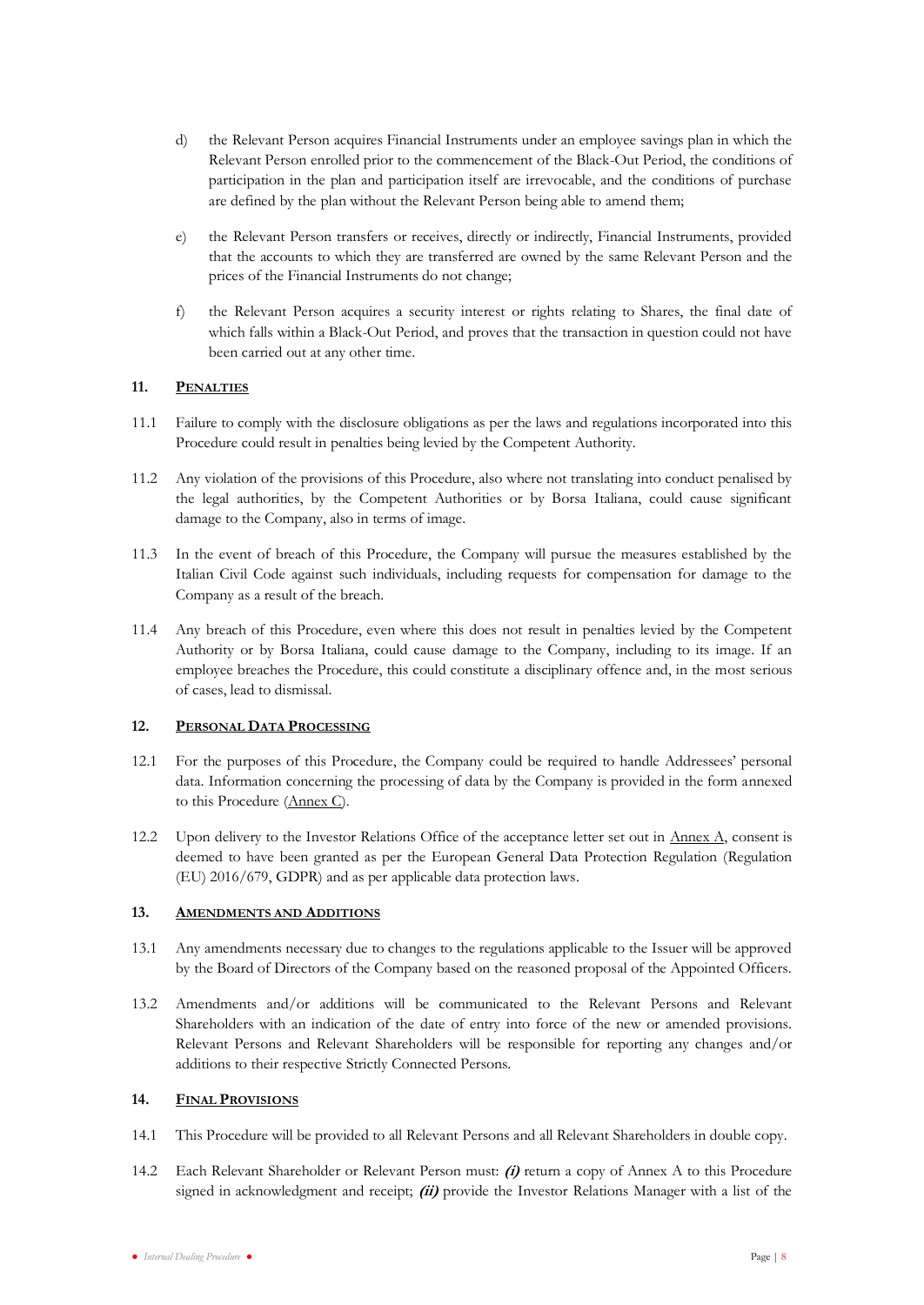names and information of their Strictly Connected Persons; **(iii)** inform the Investor Relations Manager of changes to the above list; **(iv)** send a copy of this Procedure to each Strictly Connected Person; **(v)** comply with this Procedure; and **(vi)** contact the Investor Relations Manager in the event of need for clarification on the application of the Procedure.

- 14.3 Each Strictly Connected Person, after receiving a copy of this Procedure from a Relevant Person or Relevant Shareholder, must: **(i)** return a signed copy of Annex A to this Procedure to the Company; **(ii)** comply with this Procedure; and **(iii)** contact the Investor Relations Manager in the event of need for clarification on the application of the Procedure.
- 14.4 The laws and regulations applicable to the Company as an issuer of financial instruments listed on EGM or on any other multilateral trading system apply to any matters not explicitly addressed under this Procedure.

## <span id="page-10-0"></span>15. **ENTRY INTO FORCE**

15.1 This Procedure, approved by the Board of Directors of DHH on 15 February 2022, will enter into force on 16 February 2022.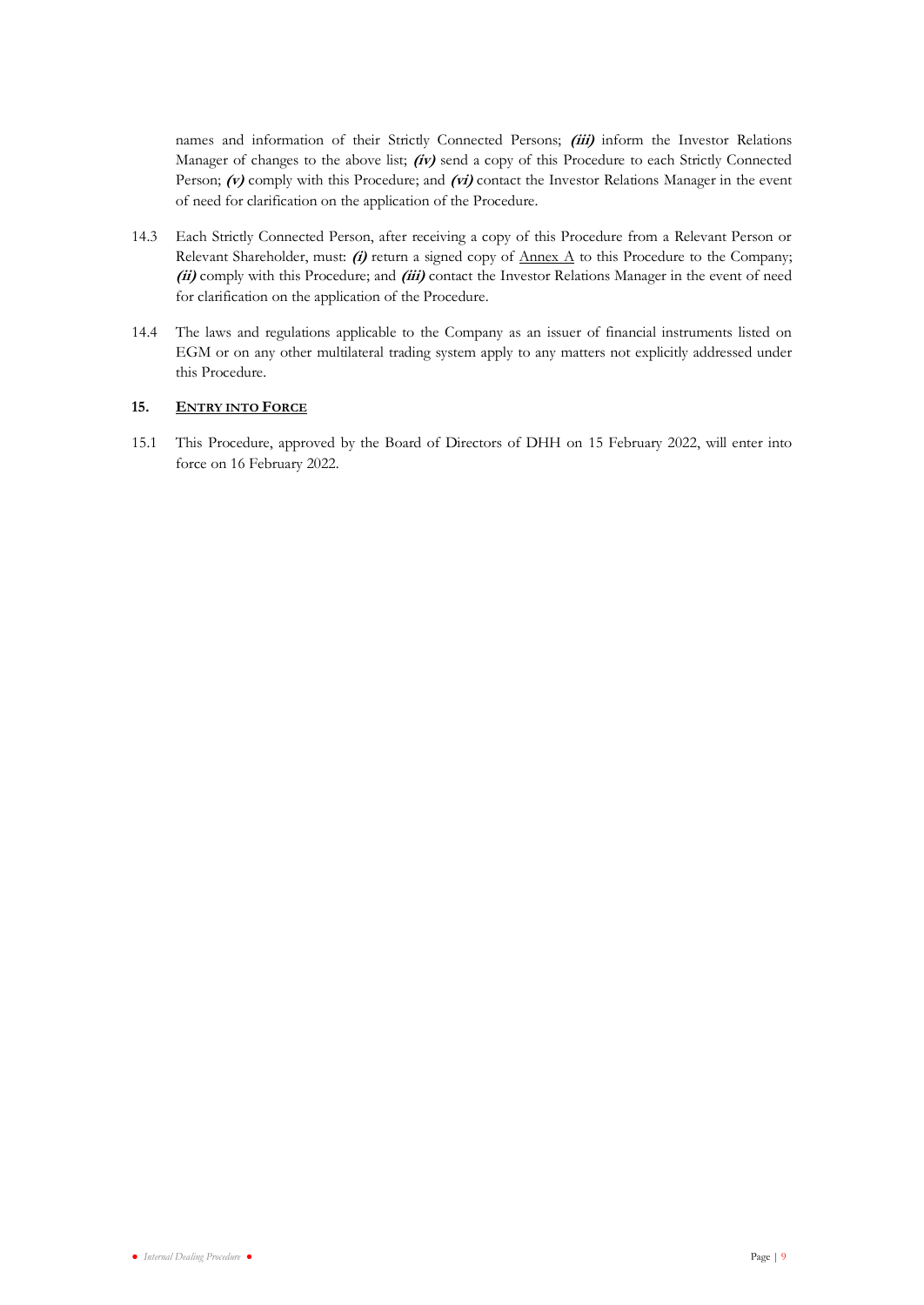## **ANNEX A**

## **Acceptance of the Procedure**

 $\mathrm{I},$ 

residing in

in my capacity as \_

being aware that I have been included as an Addressee subject to the Internal Dealing Procedure of DHH S.p.A.

#### **declare and certify**

that I have received a copy of the above documentation, have read it, and fully accept it without reserve;

- the following contact information for the purposes of the Procedure:
- the names of following Strictly Connected Persons (only applicable to Relevant Shareholders or Relevant Persons):

 $\_$  , and the set of the set of the set of the set of the set of the set of the set of the set of the set of the set of the set of the set of the set of the set of the set of the set of the set of the set of the set of th

\_\_\_\_\_\_\_\_\_\_\_\_\_\_\_\_\_\_\_\_\_\_\_\_\_\_\_\_\_\_\_\_\_\_\_\_\_\_\_\_\_\_\_\_\_\_\_\_\_\_\_\_\_\_\_\_\_\_\_\_\_\_\_\_\_\_\_\_\_\_\_\_\_\_\_\_\_\_

\_\_\_\_\_\_\_\_\_\_\_\_\_\_\_\_\_\_\_\_\_\_\_\_\_\_\_\_\_\_\_\_\_\_\_\_\_\_\_\_\_\_\_\_\_\_\_\_\_\_\_\_\_\_\_\_\_\_\_\_\_\_\_\_\_\_\_\_\_\_\_\_\_\_\_\_\_\_

\_\_\_\_\_\_\_\_\_\_\_\_\_\_\_\_\_\_\_\_\_\_\_\_\_\_\_\_\_\_\_\_\_\_\_\_\_\_\_\_\_\_\_\_\_\_\_\_\_\_\_\_\_\_\_\_\_\_\_\_\_\_\_\_\_\_\_\_\_\_\_\_\_\_\_\_\_\_

\_\_\_\_\_\_\_\_\_\_\_\_\_\_\_\_\_\_\_\_\_\_\_\_\_\_\_\_\_\_\_\_\_\_\_\_\_\_\_\_\_\_\_\_\_\_\_\_\_\_\_\_\_\_\_\_\_\_\_\_\_\_\_\_\_\_\_\_\_\_\_\_\_\_\_\_\_\_

\_\_\_\_\_\_\_\_\_\_\_\_\_\_\_\_\_\_\_\_\_\_\_\_\_\_\_\_\_\_\_\_\_\_\_\_\_\_\_\_\_\_\_\_\_\_\_\_\_\_\_\_\_\_\_\_\_\_\_\_\_\_\_\_\_\_\_\_\_\_\_\_\_\_\_\_\_\_

\_\_\_\_\_\_\_\_\_\_\_\_\_\_\_\_\_\_\_\_\_\_\_\_\_\_\_\_\_\_\_\_\_\_\_\_\_\_\_\_\_\_\_\_\_\_\_\_\_\_\_\_\_\_\_\_\_\_\_\_\_\_\_\_\_\_\_\_\_\_\_\_\_\_\_\_\_\_

\_\_\_\_\_\_\_\_\_\_\_\_\_\_\_\_\_\_\_\_\_\_\_\_\_\_\_\_\_\_\_\_\_\_\_\_\_\_\_\_\_\_\_\_\_\_\_\_\_\_\_\_\_\_\_\_\_\_\_\_\_\_\_\_\_\_\_\_\_\_\_\_\_\_\_\_\_\_

\_\_\_\_\_\_\_\_\_\_\_\_\_\_\_\_\_\_\_\_\_\_\_\_\_\_\_\_\_\_\_\_\_\_\_\_\_\_\_\_\_\_\_\_\_\_\_\_\_\_\_\_\_\_\_\_\_\_\_\_\_\_\_\_\_\_\_\_\_\_\_\_\_\_\_\_\_;

\_\_\_\_\_\_\_\_\_\_\_\_\_\_\_\_\_\_\_\_\_\_\_\_\_\_\_\_\_\_\_\_\_\_\_\_\_\_\_\_\_\_\_\_\_\_\_\_\_\_\_\_\_\_\_\_\_\_\_\_\_\_\_\_\_\_\_\_\_\_\_\_\_\_\_\_\_;

\_\_\_\_\_\_\_\_\_\_\_\_\_\_\_\_\_\_\_\_\_\_\_\_\_\_\_\_\_\_\_\_\_\_\_\_\_\_\_\_\_\_\_\_\_\_\_\_\_\_\_\_\_\_\_\_\_\_\_\_\_\_\_\_\_\_\_\_\_\_\_\_\_\_\_\_\_\_

\_\_\_\_\_\_\_\_\_\_\_\_\_\_\_\_\_\_\_\_\_\_\_\_\_\_\_\_\_\_\_\_\_\_\_\_\_\_\_\_\_\_\_\_\_\_\_\_\_\_\_\_\_\_\_\_\_\_\_\_\_\_\_\_\_\_\_\_\_\_\_\_\_\_\_\_\_;

- my Relevant Shareholder or Relevant Person of reference (only applicable to Strictly Connected Persons):
- that I undertake to notify the Investor Relations Manager of any Transactions, as defined in this Procedure, in the manner and according to the terms established under the Procedure;
- that I authorise, on my own account and under my own responsibility, the Company to make communications and disclose the contents of these communications to the public and to the Competent Authority in the manner and according to the terms established under the Procedure, and

#### **Consent**

as per the European General Data Protection Regulation (Regulation (EU) 2016/679) and applicable data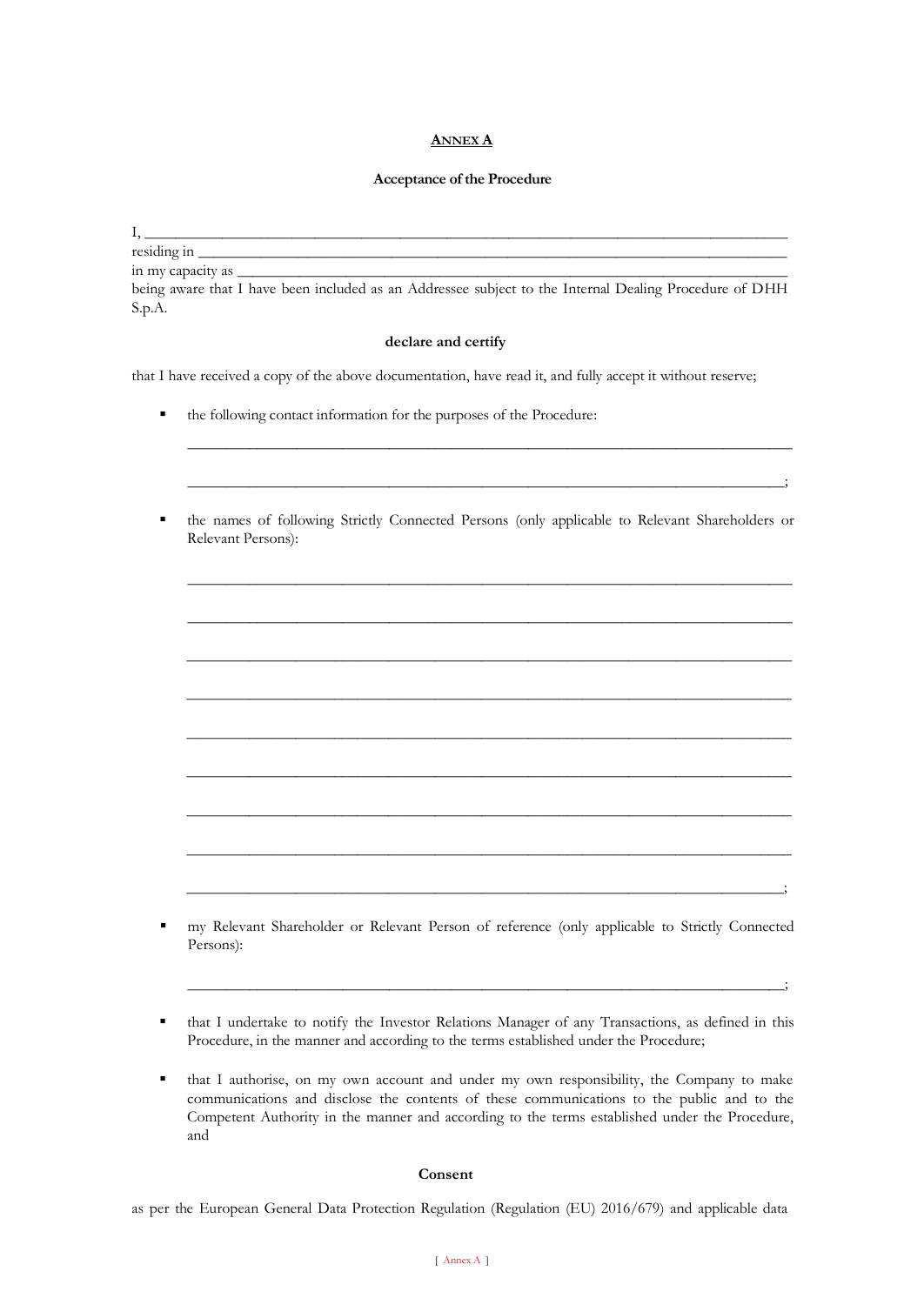protection laws, to the Company's processing of my personal data contained in this form for the purposes of the disclosure envisaged under Article 12 of the Procedure (Annex C).

Place, date

\_\_\_\_\_\_\_\_\_\_\_\_\_\_\_\_\_\_\_\_\_\_\_\_\_\_\_\_\_\_\_\_\_\_\_\_\_\_\_\_

Signature

\_\_\_\_\_\_\_\_\_\_\_\_\_\_\_\_\_\_\_\_\_\_\_\_\_\_\_\_\_\_\_\_\_\_\_\_\_\_\_\_\_\_\_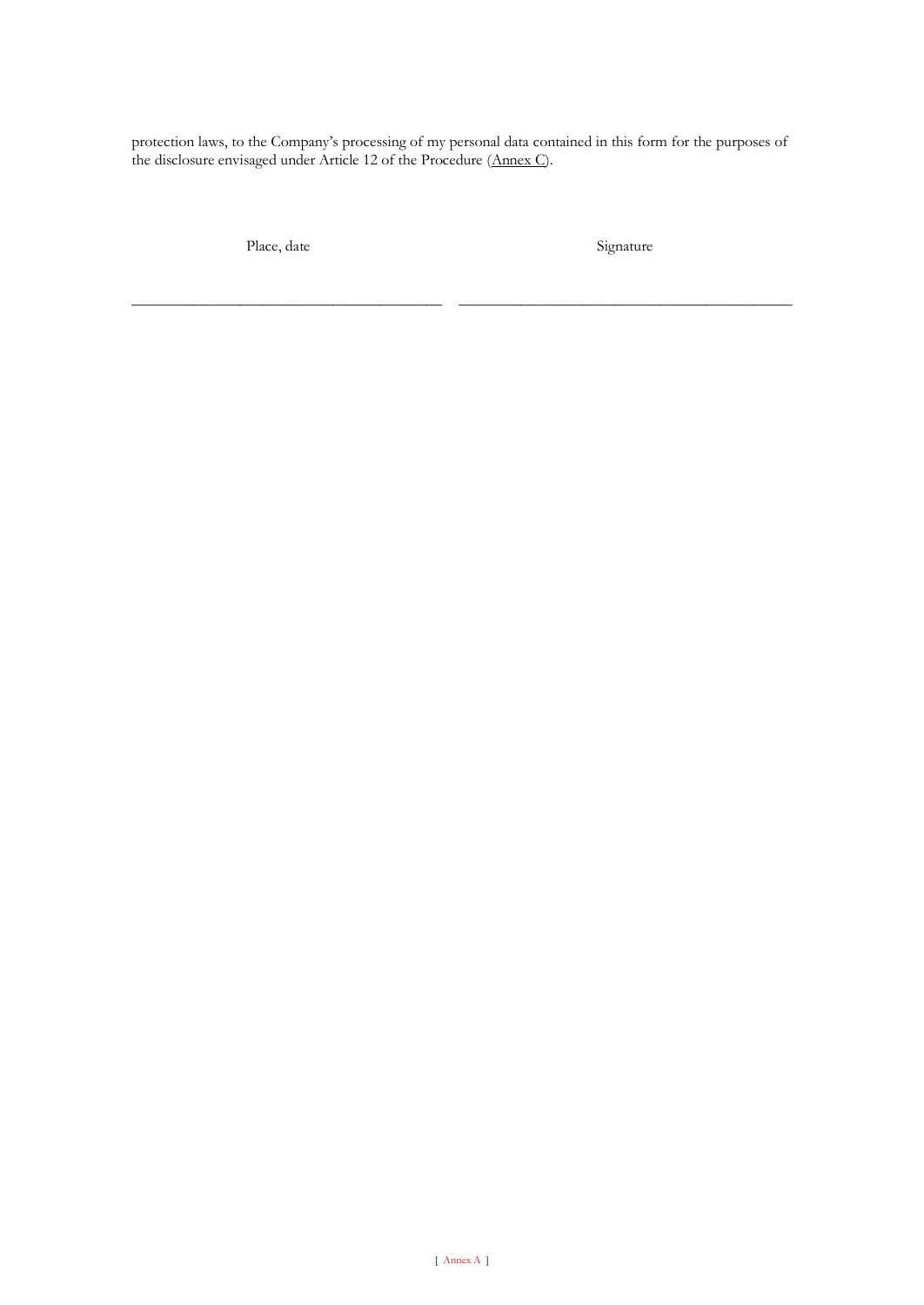# **ANNEX B**

# **Disclosure and communication of transactions to the public**

| $\mathbf{1}$            | Information on the Relevant Shareholder, Relevant Person, or Strictly Connected Person                                                                                                                 |  |  |
|-------------------------|--------------------------------------------------------------------------------------------------------------------------------------------------------------------------------------------------------|--|--|
| a)                      | Name <sup>1</sup>                                                                                                                                                                                      |  |  |
| $\boldsymbol{2}$        | <b>Reason for notification</b>                                                                                                                                                                         |  |  |
| a)                      | Position/role <sup>2</sup>                                                                                                                                                                             |  |  |
| b)                      | Initial<br>notification/modification3                                                                                                                                                                  |  |  |
| $\mathbf{3}$            | <b>Issuer</b> information                                                                                                                                                                              |  |  |
| a)                      | Name <sup>4</sup>                                                                                                                                                                                      |  |  |
| b)                      | LEI code <sup>5</sup>                                                                                                                                                                                  |  |  |
| $\overline{\mathbf{4}}$ | Information on the transaction (section to be repeated for: (i) each type of instrument, (ii) each type<br>of transaction, (iii) each date, and (iv) each location where transactions are carried out) |  |  |
| a)                      | Description of the<br>financial instrument <sup>6</sup><br>Identification code <sup>7</sup>                                                                                                            |  |  |
| b)                      | Nature of the transaction <sup>8</sup>                                                                                                                                                                 |  |  |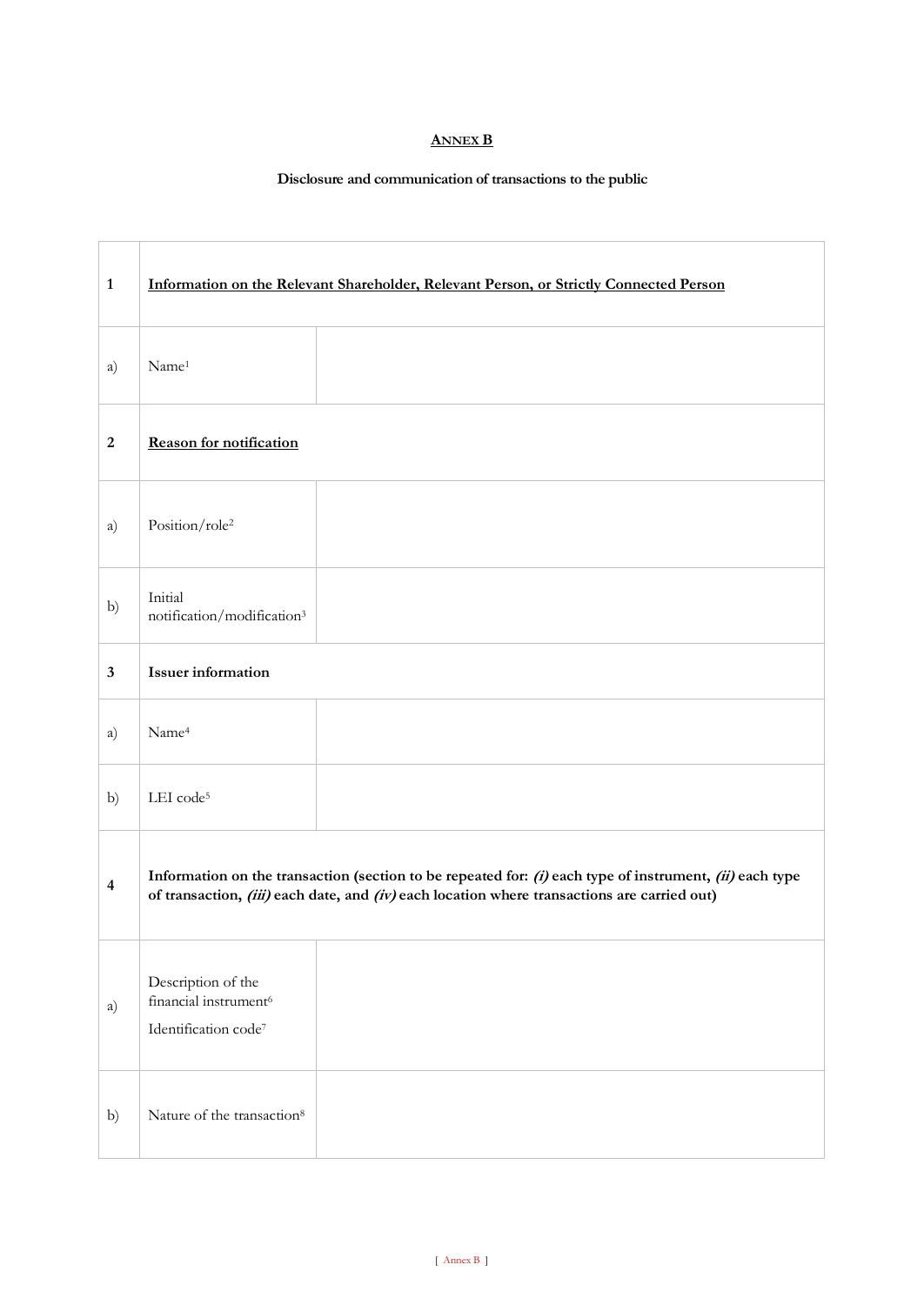| $\mathbf{c})$ | Price(s) and volume(s) <sup>9</sup>                                  | Price(s) | Volume(s) |
|---------------|----------------------------------------------------------------------|----------|-----------|
| d)            | Aggregate information <sup>10</sup><br>- Aggregate volume<br>- Price |          |           |
| e)            | Date of the transaction <sup>11</sup>                                |          |           |
| f)            | Location of the<br>transaction <sup>12</sup>                         |          |           |

\* \* \*

Place, date

\_\_\_\_\_\_\_\_\_\_\_\_\_\_\_\_\_\_\_\_\_\_\_\_\_\_\_\_\_\_\_\_\_\_\_\_\_\_\_\_\_

Signature

\_\_\_\_\_\_\_\_\_\_\_\_\_\_\_\_\_\_\_\_\_\_\_\_\_\_\_\_\_\_\_\_\_\_\_\_\_\_\_\_\_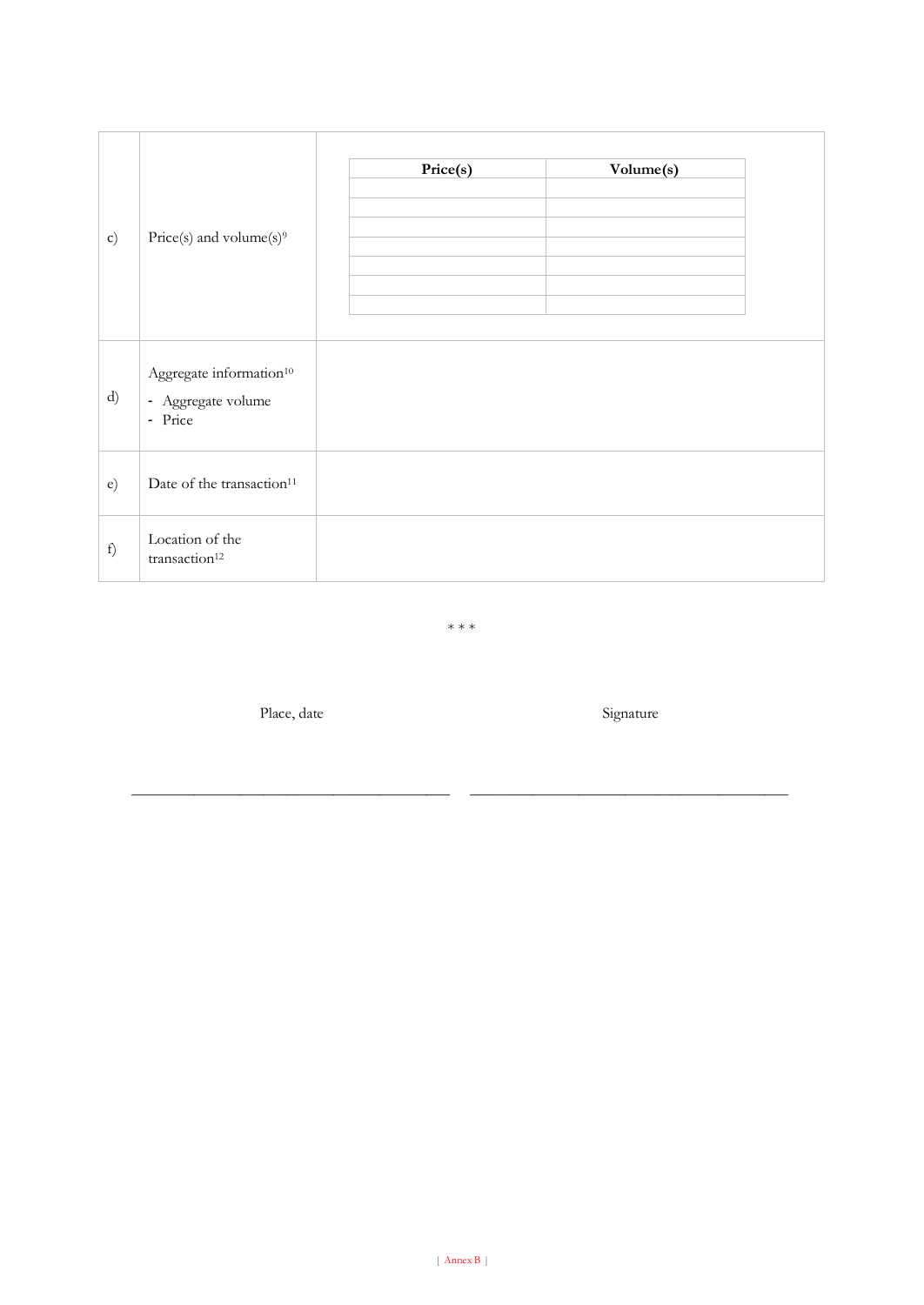# **Instructions on filling out Annex B**

| $(1)$ Name                                     | For natural persons: name, surname and tax code.<br>For legal persons: full name, including legal form and tax code.                                                                                                                                                                                                                        |  |  |
|------------------------------------------------|---------------------------------------------------------------------------------------------------------------------------------------------------------------------------------------------------------------------------------------------------------------------------------------------------------------------------------------------|--|--|
| (2) Position/role                              | For Relevant Persons/Relevant Shareholders: position within the Issuer or role as Relevant<br>Shareholder.<br>For Strictly Connected Persons: type of Strictly Connected Person, along with name, surname and<br>position of the reference Relevant Person or Relevant Shareholder (e.g. spouse of [ <i>_]</i> , director of [ <i>_]</i> ). |  |  |
| $(3)$ Initial<br>notification/modificati<br>on | Specify whether it is an initial notification or an amendment of a prior notification. In the event of<br>changes, explain the error being corrected.                                                                                                                                                                                       |  |  |
| $(4)$ Issuer                                   | State the full name and tax code of the issuer of reference.                                                                                                                                                                                                                                                                                |  |  |
| (5) LEI code                                   | State the legal entity identifier code (where present), compliant with the LEI code as per the ISO<br>17442 standard.                                                                                                                                                                                                                       |  |  |
| (6) Description of the<br>financial instrument | State the nature of the financial instrument: share, debt instrument (bond), derivative or financial<br>instrument connected to a share or a debt instrument.                                                                                                                                                                               |  |  |
| (7) Identification code                        | State the financial instrument identification code as defined in Regulation (EU) No 600/2014 (e.g.<br>ISIN code).                                                                                                                                                                                                                           |  |  |
| (8) Nature of the<br>transaction               | Description of the type of transaction, where possible with reference to the transaction types as per<br>this Procedure (Article 5).                                                                                                                                                                                                        |  |  |
| $(9)$ Price $(s)$ and<br>volume(s)             | State whether the transaction is connected to the use of share option plans.<br>If multiple transactions of the same type (acquisition, sale, lending, borrowing, etc.) are executed on<br>the same financial instrument on the same day and in the same location, state the prices and volumes<br>of each transaction.                     |  |  |
| (10) Aggregate<br>information                  | Volumes of multiple transactions are aggregate when: $(i)$ they refer to the same financial instrument,<br>(ii) they are of the same type, (iii) are carried out on the same day, and (iv) are carried out in the same<br>location.                                                                                                         |  |  |
|                                                | In the event of a single transaction, state the transaction price. In the event that the volumes of<br>multiple transactions are aggregate: the weighted average price of the aggregate transactions.                                                                                                                                       |  |  |
| $(11)$ Date of the<br>transaction              | Date: state the date on which the transaction was carried out [year-month-day; UTC time] (use ISO<br>8601 format)                                                                                                                                                                                                                           |  |  |
| (12) Location of the<br>transaction            | Place: name and identifier code of the trading venue as per the MiFID, of the systematic internaliser,<br>or of the organised trading platform outside of the European Union in which the transaction was<br>carried out. If the transaction was not carried out at one of the above locations, specify "outside of a<br>trading venue".    |  |  |

In the interest of the most correct use of technical terminology and abbreviations, also in view of the notice to the Competent Authority, please see Commission Implementing Regulations (EU) 2016/523 and (EU) 2016/378.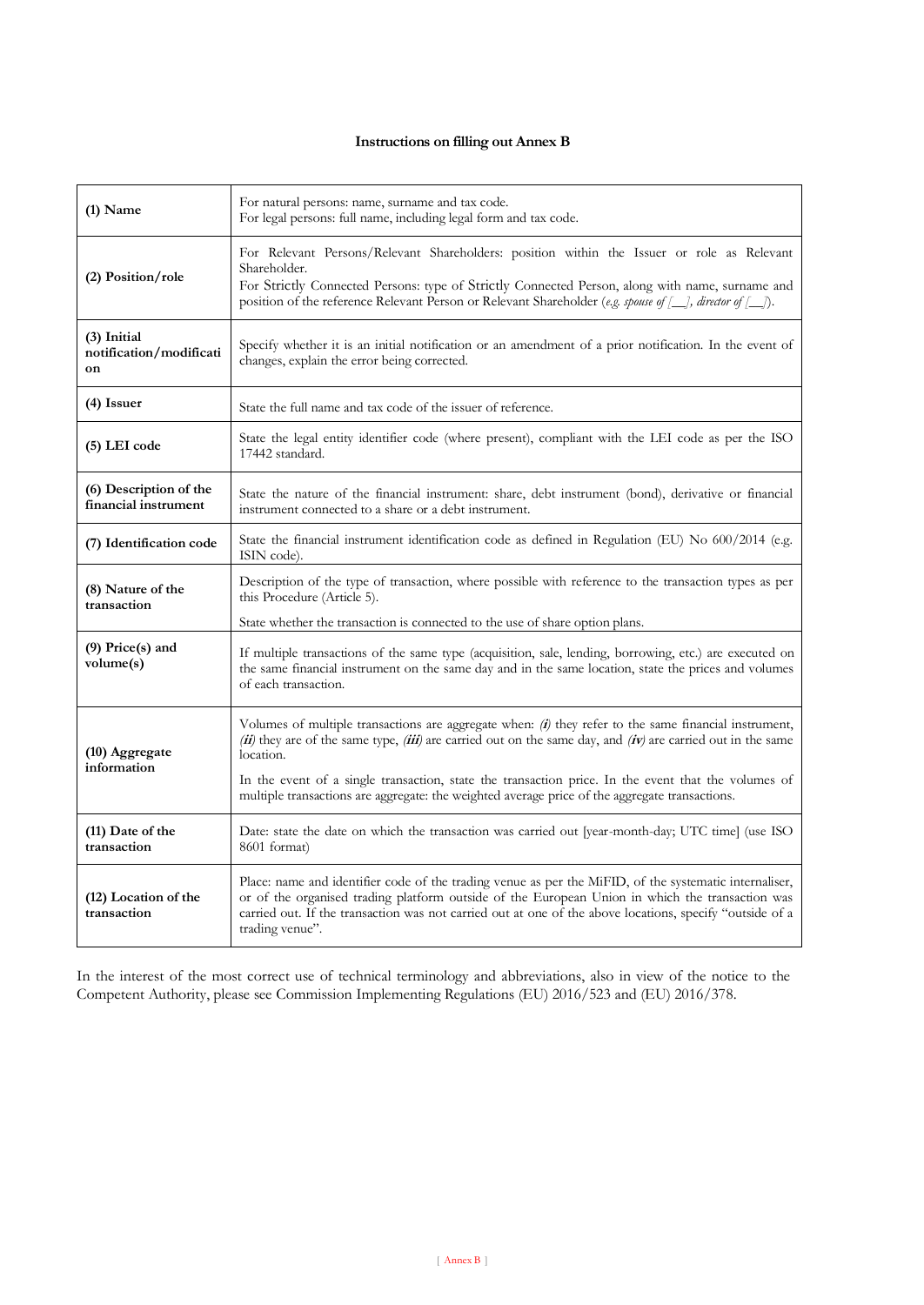# **ANNEX C**

## **Personal data processing policy**

The purpose of this policy is to describe the processing of your personal data that is provided in connection with and for the purposes of the Procedure on Internal Dealing of Dominion Hosting Holding S.p.A. (respectively, "**Procedure**" and "**DHH**" or "**Company**"), of which this policy is an integral part.

The data controller is DHH, with registered office at Via Caldera no. 21, Milan (MI).

## **Nature of the personal data processed**

The personal data processed by DHH is the data that you provide, as a Relevant Person or Relevant Shareholder, in filling out Annex A and Annex B to the Procedure.

## **Purposes, methods and duration of processing**

Your personal data will be processed solely for the purposes of the Procedure. DHH guarantees the confidentiality of the data, ensuring that it will adopt the necessary protection and security measures to prevent the risk of accidental or unlawful destruction, loss, modification or disclosure or of unauthorised access to and/or use of the data. The Company also guarantees that it will comply with the principles of lawfulness, fairness, transparency, restriction, minimisation, updating, correction and integrity envisaged under applicable legislation.

The personal data will be retained only for the time necessary for the purposes for which it was collected.

## **Provision of data and legal basis of processing**

Your data must be provided in order to fulfil the legal obligations associated with the Procedure, as specified therein.

#### **Disclosure to third parties and transfer abroad**

Your personal data will be disclosed to the third parties indicated in the Procedure solely for the purposes stated therein. Specifically, your data could be disclosed to the Company's Euronext Growth Advisor, Borsa Italiana S.p.A., and to the competent market supervisory authorities.

Additionally, as some of the personal data provided must be released to the public under Italian and European laws and regulations, the Company will release the data to the public in accordance with the related laws and regulations.

Your personal data will not be transferred abroad.

#### **Rights of data subjects**

As the data subject, you can exercise the following rights concerning the personal data your provide: the right to access to the data and information regarding the data; the right to request that the data be corrected/rectified if it is incomplete or inaccurate; the right to withdraw your consent (where possible); the right to portability of the data in a structured format (where possible); the right to have the data erased (where possible); and the right to lodge a complaint with the supervisory authority.

## **Refusal to provide data**

Refusal to provide the personal data requested will make it impossible to implement the Procedure, with all related consequences under applicable laws, including penalties.

## **Contact information**

If you wish to receive additional information regarding the collection, use, disclosure, transfer or processing of your personal data or to exercise one of your rights listed above, you can address any questions, requests or observations to